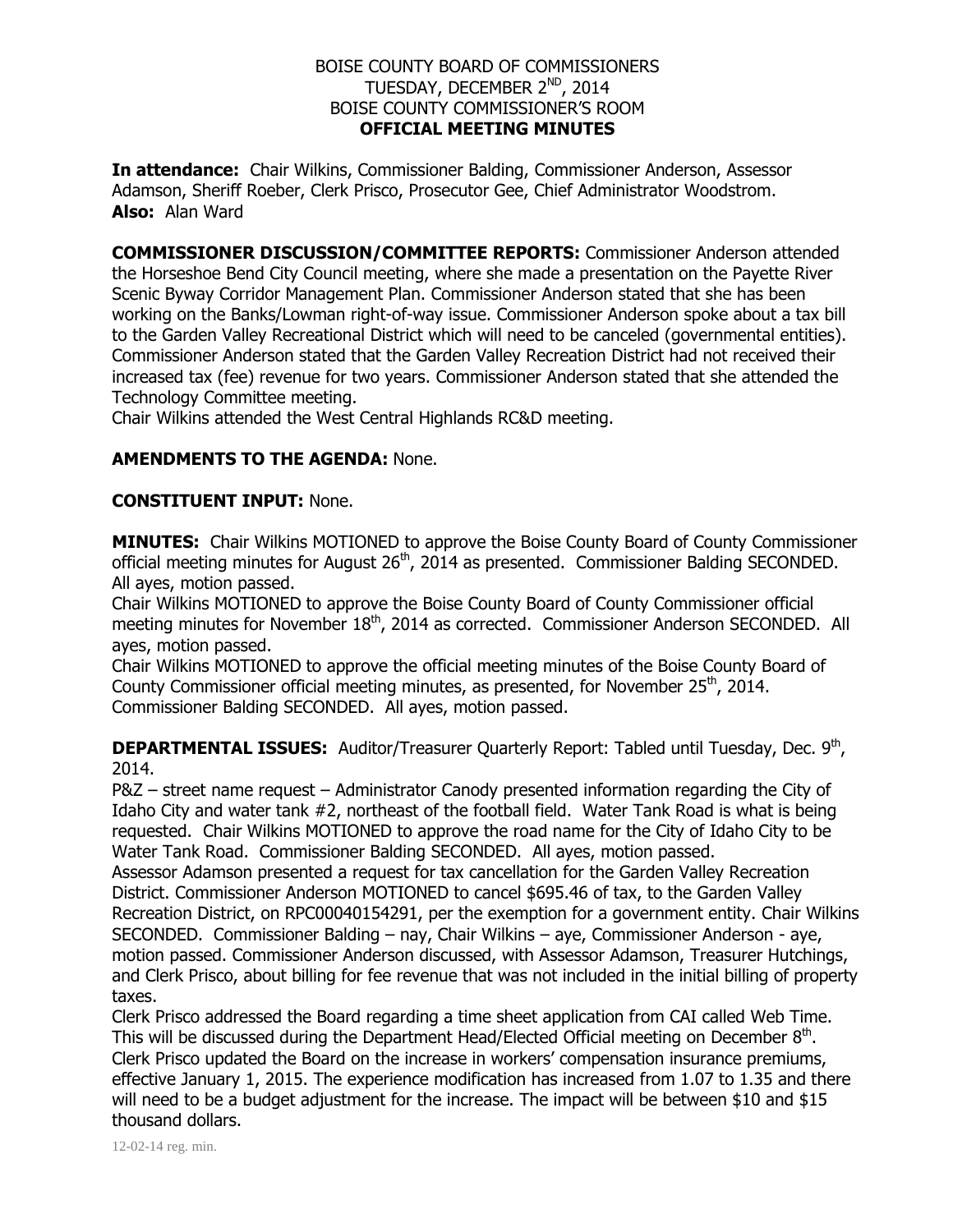Procurement card – Clerk updated the Board on the status of implementation.

**CONTRACTS/AGREEMENTS/GRANTS:** Sheriff Roeber presented an application for Jiffy Lube, for oil changes on Sheriff's Department vehicles. Chair Wilkins MOTIONED to sign the Jiffy Lube Application, per the Sheriff's request. Commissioner Anderson SECONDED. All ayes, motion passed.

**DEMAND WARRANTS:** Chair Wilkins MOTIONED to approve the Dell Marketing LP demand warrant, dated December  $2^{nd}$ , 2014, in the total amount of \$55,529.30, for the server hardware/software purchase, per the approval of the FY 2015 technology upgrades, out of fund 01-14, account number 804-00. Commissioner Balding SECONDED. All ayes, motion passed.

## **MISCELLANEOUS & CORRESPONDENCE:**

- USDA Williams Creek Project Info seeking scoping comments by December  $15<sup>th</sup>$ . This was tabled until next week.
- The Board reviewed the Dishion Enterprises adult probation monthly information, no action required.
- Chair Wilkins MOTIONED to approve the Certificate of Residency for K. Conca, of Horseshoe Bend, as presented. Commissioner Balding SECONDED. All ayes, motion passed.
- Chair Wilkins MOTIONED to approve Resolution 2015-07, a Boise County resolution adjusting the Boise County Justice Fund, Prosecuting Attorney's department, FY 2015 budget for the salaries, as presented, in the amount of \$34,691.52. Commissioner Balding SECONDED. Roll call vote: Chair Wilkins – aye; Commissioner Balding – aye; Commissioner Anderson – aye, motion passed.
- Chair Wilkins MOTIONED to approve Resolution 2015-08, a Boise County resolution adjusting the FY 2015 Boise County Justice Fund operating department budget, with changing the code from I.C. 31-1605, in the second whereas, to I.C. 63-805 paragraph 2, in the amount of \$22,122.00. Commissioner Anderson SECONDED. Roll call vote: Chair Wilkins – aye; Commissioner Balding – aye; Commissioner Anderson – aye, motion passed.
- Chair Wilkins MOTIONED to approve payment to West Central Highlands RC&D, invoice number FY2015-03, in the amount of \$500, to come out of the Commissioner Community Projects budget. Commissioner Balding SECONDED. All ayes, motion passed.
- Future Agenda Topics Review: items for future agendas were discussed.

#### **INDIGENT:** None.

**PA ISSUES:** The EMS Joint Powers Agreement was discussed.

Gaming discussion: Chair Wilkins stated that she will contact the gaming committee and have them get together to discuss the next step(s).

The Board discussed the establishment of an internal control policy as it related to having Bailey & Co. report on internal controls.

Prosecutor Gee briefly addressed the Weilmunster MOU. Prosecutor Gee discussed a letter received from the Garden Valley School District that is associated with the terms of the MOU. Prosecutor Gee stated that he had received information from Nationwide Insurance on the Transfer Station damage done by IWS. Prosecutor Gee stated he had spoken with Judy Messer, from the Garden Valley Recreation District, regarding the Youren property.

Mr. Bill Jones was present to discuss the Atlanta Highway District letter and the allegation regarding fall maintenance on the Arrow Rock Road. It was determined that Prosecutor Gee would draft a brief response letter on the matter.